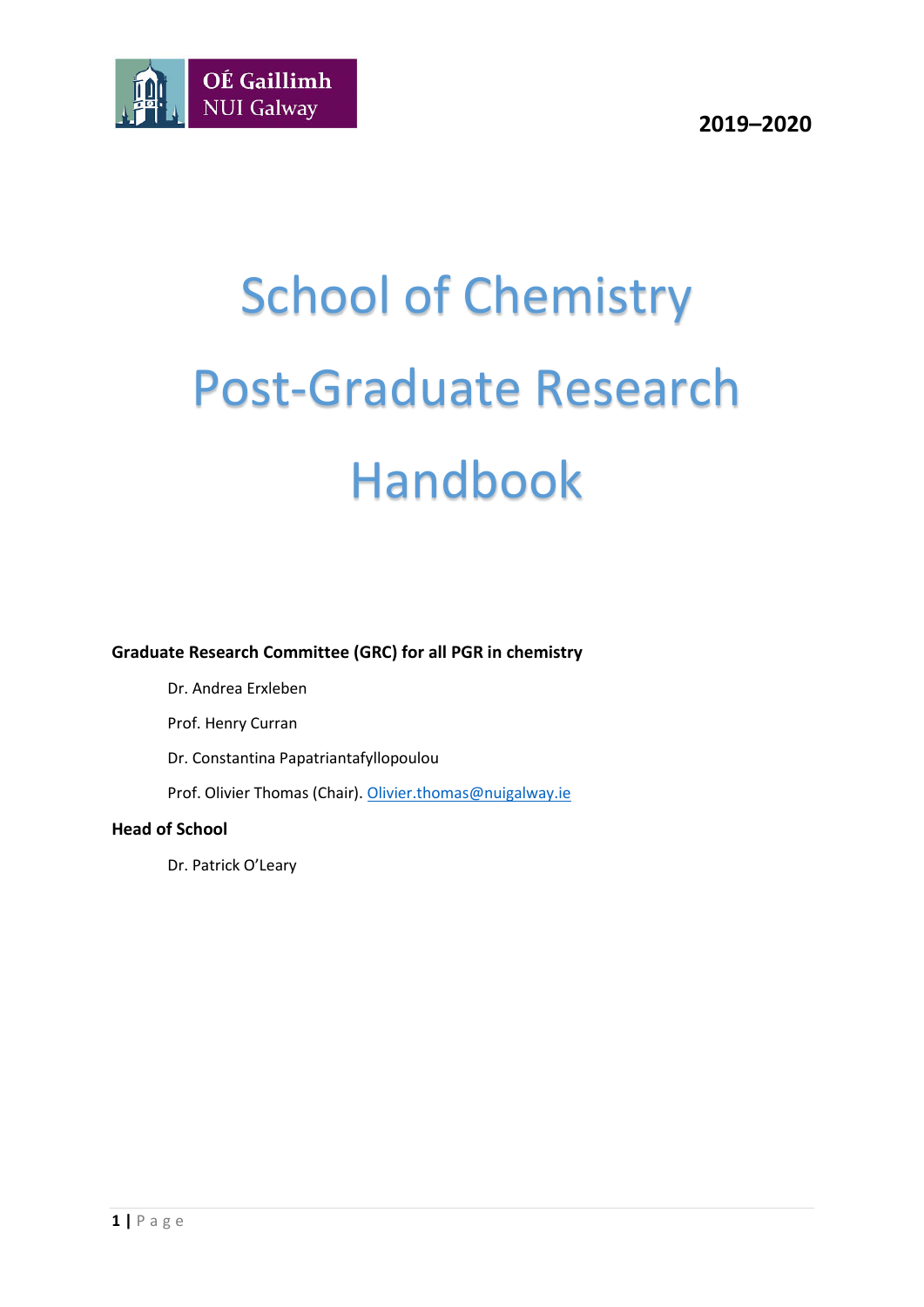

# 2019-2020

## Contents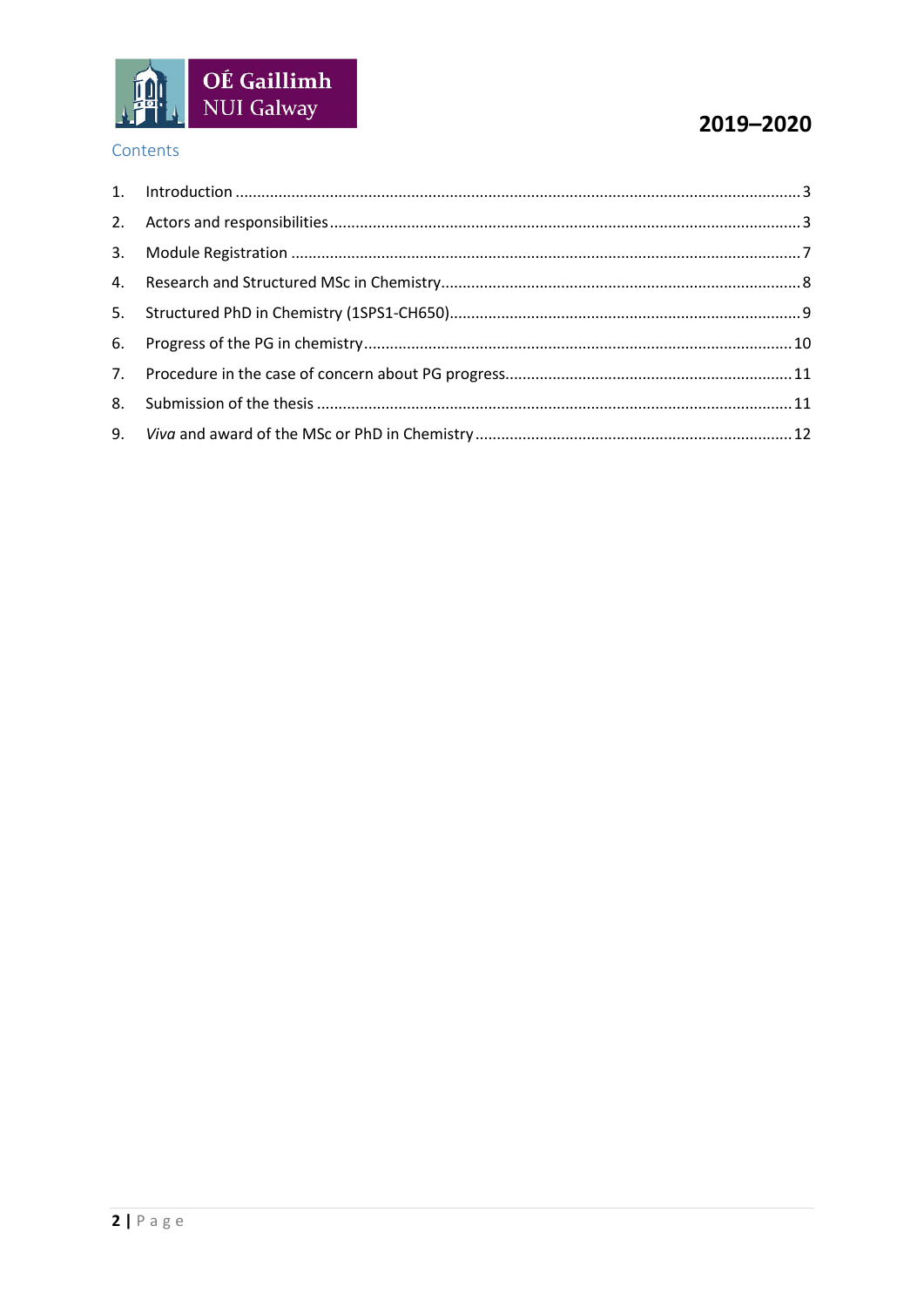

## <span id="page-2-0"></span>1. Introduction

The primary purpose of this handbook is to inform post-graduate students and supervisors of the expectations and procedures for the postgraduate research programme in the School of Chemistry at NUI Galway.

In this regard, the handbook primarily describes a number of procedures and timelines for monitoring progress of postgraduate students on structured MSc and PhD programmes. The Handbook also describes the responsibilities of supervisors, students and members of the Graduate Research Committee.

The handbook serves to present local guidance relating to the postgraduate research programmes within the School of Chemistry and College of Science. All students should be familiar with the broader University Guidelines & Regulations for Research Degree Programmes to which we are bound. These guidelines are available on the Graduate Studies Website:

http://www.nuigalway.ie/media/graduatestudies/files/university\_guidelines\_for\_research\_degree [programmes.pdf](http://www.nuigalway.ie/media/graduatestudies/files/university_guidelines_for_research_degree_programmes.pdf)

And also recommendations from the college of science are found at this link:

<http://www.nuigalway.ie/science/postgraduatestructuredprogrammes/structurephdguidelines/>

#### <span id="page-2-1"></span>2. Responsibilities

#### **The Postgraduate Student**

You are the main person in the Postgraduate Programme and the programme is designed to help you in the successful completion of a postgraduate degree. The postgraduate research student is responsible for carrying out postgraduate research which is quite different from an undergraduate degree. A major difference is that you will often be expected to work on your own and take the responsibility for your work. To ensure success in achieving a postgraduate degree, **you will need to be highly motivated, a team player and invest time in your research degree,** to achieve the goals of your research. Days off should be discussed with your supervisor.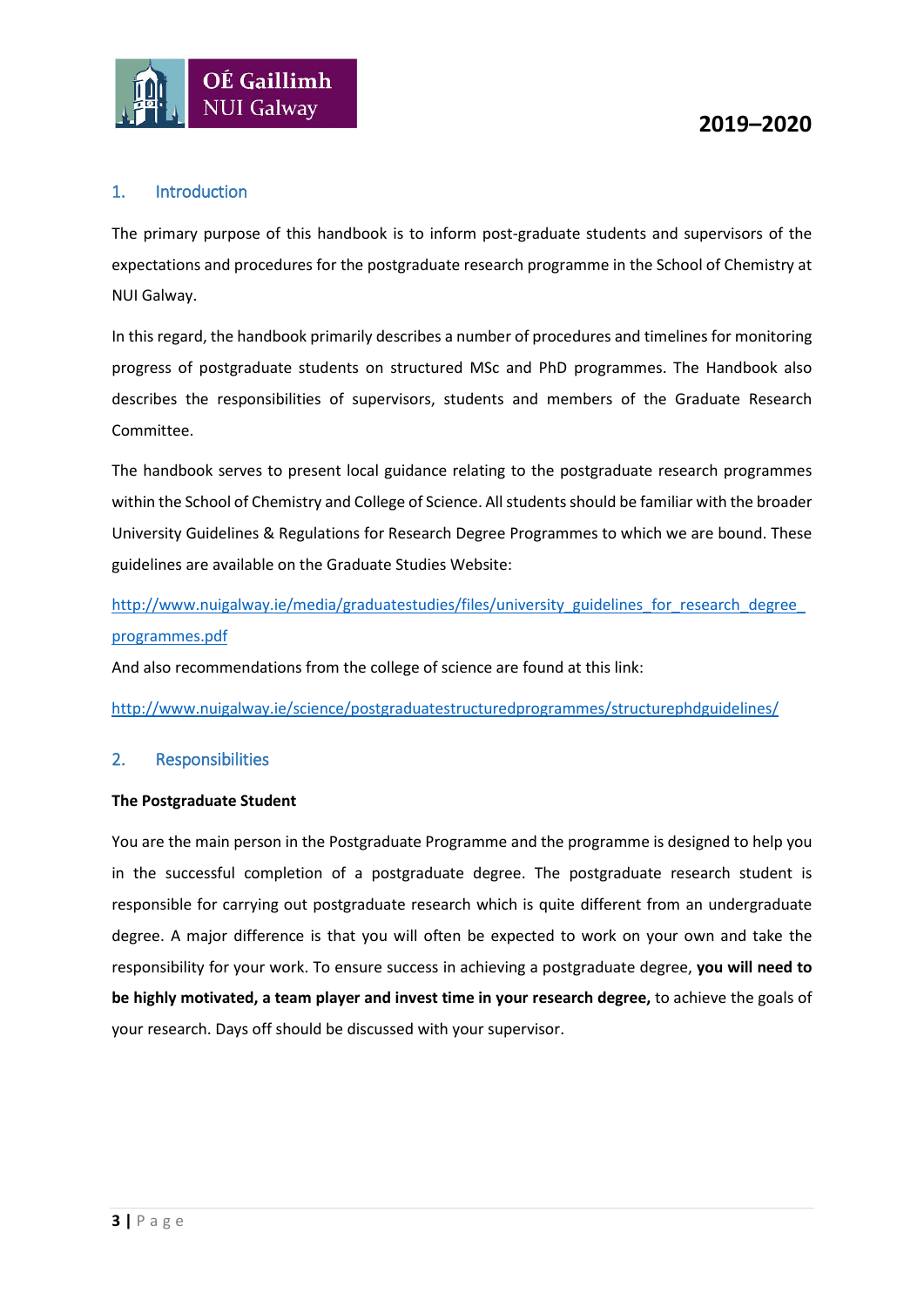

The postgraduate student is responsible for:

• Communicating regularly with your supervisor (i.e. report progress, barriers to progress and problems) and any other persons as appropriate. If you have a problem or wish to discuss an issue, do not wait until your supervisor sees you, but actively seek out your supervisor to arrange a meeting at a mutually convenient time. As a rough guideline, you should see your supervisor at least once per week, albeit for a short discussion.

• Carrying out any appraisal of safety issues in your experimental work, in consultation with your supervisor.

• Maintaining a record of your research using a lab-book or its electronic equivalent. The responsibility for backing up data lies entirely with you and it is essential that your results, if stored in electronic form, are backed up regularly.

• Completing two core and four elective modules as part of your structured PhD. In consultation with your supervisor/GRC, pick modules that will assist your research and reward / support other transferrable skills during your study.

• Submitting their GS030 form or Annual Student Report to GRC..

[https://www.nuigalway.ie/graduate-studies/currentstudents/guidelines-regulations-](https://www.nuigalway.ie/graduate-studies/currentstudents/guidelines-regulations-forms/relevantofficialformsforstudents/)

[forms/relevantofficialformsforstudents/](https://www.nuigalway.ie/graduate-studies/currentstudents/guidelines-regulations-forms/relevantofficialformsforstudents/)

• Attending conferences in your research field with a minimum of two in your 4-year PhD including one outside the island of Ireland.

• All data (electronic and paper copies, as well as lab books) need to be handed over to the supervisor at the end of the graduate programme.

• Writing articles for peer-reviewed journals in your research field. The number of articles depends on the subject area and nature of your research, but a reasonable goal is a minimum of 1 peer reviewed paper accepted as a first author in a journal with an impact factor of at least 1.

• Submitting your thesis in a timely manner. Your goal should be to complete your PhD research in four years and one year for an MSc by research.

• Defending your thesis in a *viva* through an oral presentation of your research work and the answers to the questions of at least two independent examiners.

#### **The Supervisor**

See university guidelines section 3.3:

http://www.nuigalway.ie/media/graduatestudies/files/university\_guidelines\_for\_research\_degree [programmes.pdf](http://www.nuigalway.ie/media/graduatestudies/files/university_guidelines_for_research_degree_programmes.pdf)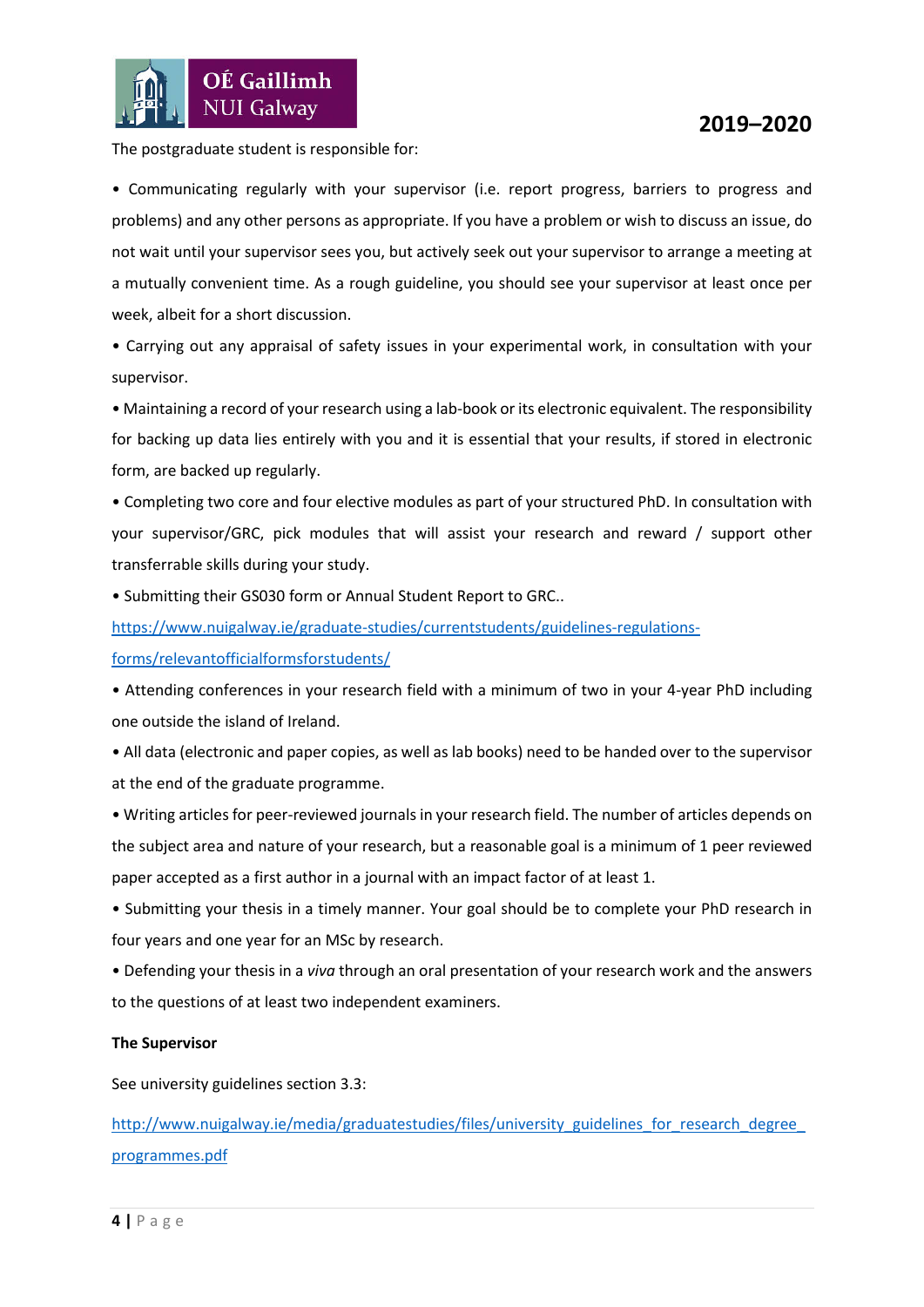Each student will be assigned a primary supervisor, and possibly a co-supervisor where this is appropriate. The primary responsibility of the supervisor is to provide guidance on the student's research. As additional local guidelines, the responsibilities of the supervisor include:

• Providing (in consultation with the School) suitable office space, laboratory space and adequate equipment for the research;

• Providing safety induction to work in the laboratories of the school of chemistry and answering all safety concerns that can arise during the post-graduate studies;

• Ensuring that the student has been introduced to members of their research group and are familiar with university facilities such as the Library and Information Systems & Solutions (ISS);

• Providing advice and guidance about the direction of the research and the strategies that might be used to achieve the goals of the research. This also includes advising the student on the research modules to be chosen in any given year;

• Providing guidance on the standard of work expected for a PhD or MSc Research, and communicating clearly to the student when that standard is not being met;

• Ensuring there is regular contact with the student, **typically at least once a week**;

- Providing timely feedback on written reports and oral presentations where appropriate;
- Providing the opportunity for students to attend international conferences in their specialistsubject;

• Providing encouragement to write papers for peer-reviewed journals. In this regard, the supervisor should ensure that the student is given appropriate recognition, for example as first author where appropriate.

• Ensuring a timeline of 4 years for a fulltime PhD Research.

OÉ Gaillimh **NUI Galway** 

• Ensuring that the research is carried out to the highest ethical standards, and to assist the student to get approval from the NUIG Research Ethics Committee where appropriate.

• Ensuring that adequate supervision is in place for students during any extended period of absence of the supervisor.

• Reporting on the progress to the students Graduate Research Committee prior to the GRC meeting each year (using the GS040 form).

[https://www.nuigalway.ie/graduate-studies/currentstudents/guidelines-regulations](https://www.nuigalway.ie/graduate-studies/currentstudents/guidelines-regulations-forms/relevantofficialformsforstudents/)[forms/relevantofficialformsforstudents/](https://www.nuigalway.ie/graduate-studies/currentstudents/guidelines-regulations-forms/relevantofficialformsforstudents/)

• Assessing and relaying the outcome/result of student assignments performed in GS modules for which the supervisor is the responsible person.

• Organizing the arrangements for the examination (Section 6.3 of the university guidelines).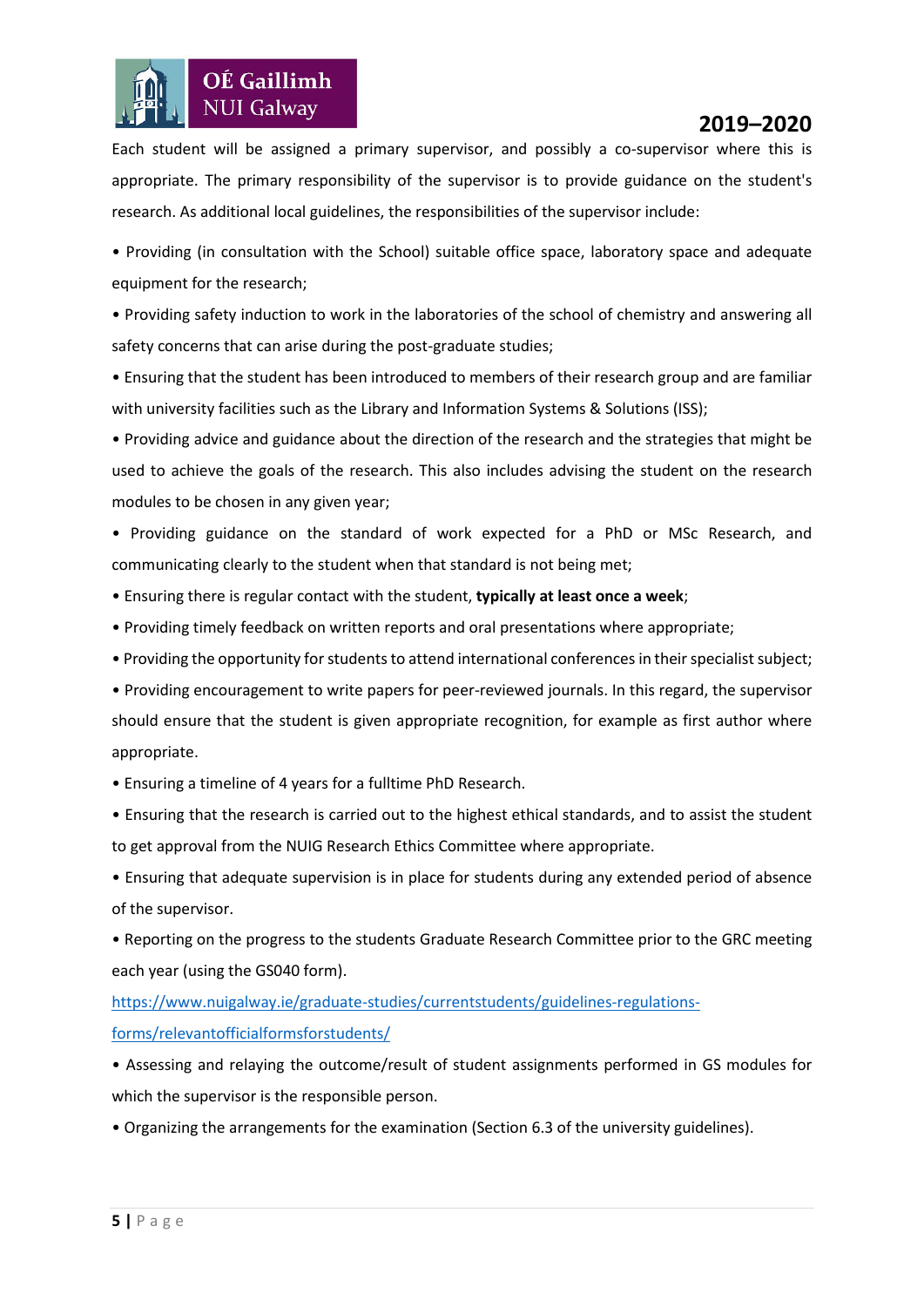

• Inspecting and approving the final soft bound copy of the thesis for examination as referred to form EOG-020.

#### **GRC**

Graduate Research Committees (GRCs) are integral to delivering quality graduate education at the School of Chemistry. The committee consists of three members of academic staff, which may include an external member from another university. A supervisor may not be a member of the student's Graduate Research Committee. Membership of the GRC does not preclude you from also being an internal examiner for the same student. In the case of supervisors who have not yet supervised a PhD to successful completion, the Graduate Research Committee should include an experienced supervisor. This committee will track student progression through the degree.

The GRC responsibilities are:

- Ensuring that the quality of postgraduate programme reaches the highest standards in comparison with other universities internationally;
- Attending student presentations for first, and third year students;
- Giving feedback to the draft of a publication for 2<sup>nd</sup> year students;
- Signing off on the GS050 progress form and returning it to the Administrator in the School for PGR programmes;

[https://www.nuigalway.ie/graduate-studies/currentstudents/guidelines-regulations](https://www.nuigalway.ie/graduate-studies/currentstudents/guidelines-regulations-forms/relevantofficialformsforstudents/)[forms/relevantofficialformsforstudents/](https://www.nuigalway.ie/graduate-studies/currentstudents/guidelines-regulations-forms/relevantofficialformsforstudents/)

- Meeting with students to discuss progress annually and during the course of the research degree;
- Providing feedback to students and supervisors after the annual meeting;
- As per form EOG-020:
- 1. approving for examination the final draft of the PhD/MD thesis of title above

2. for candidates in structured research programmes, confirming that the minimum requirements for the taught modules under the Structured PhD/MD, as required by College, have been successfully completed by the candidate.

#### **It is the responsibility of the Chair of the GRC to:**

- Ensure that feedback from the annual review is given to the student & supervisor. The Chair of the GRC will send the feedback by email to the student, with a copy to the GRC members and supervisor.
- Raise any matters of concern to the supervisor or and, where appropriate, the Head of School.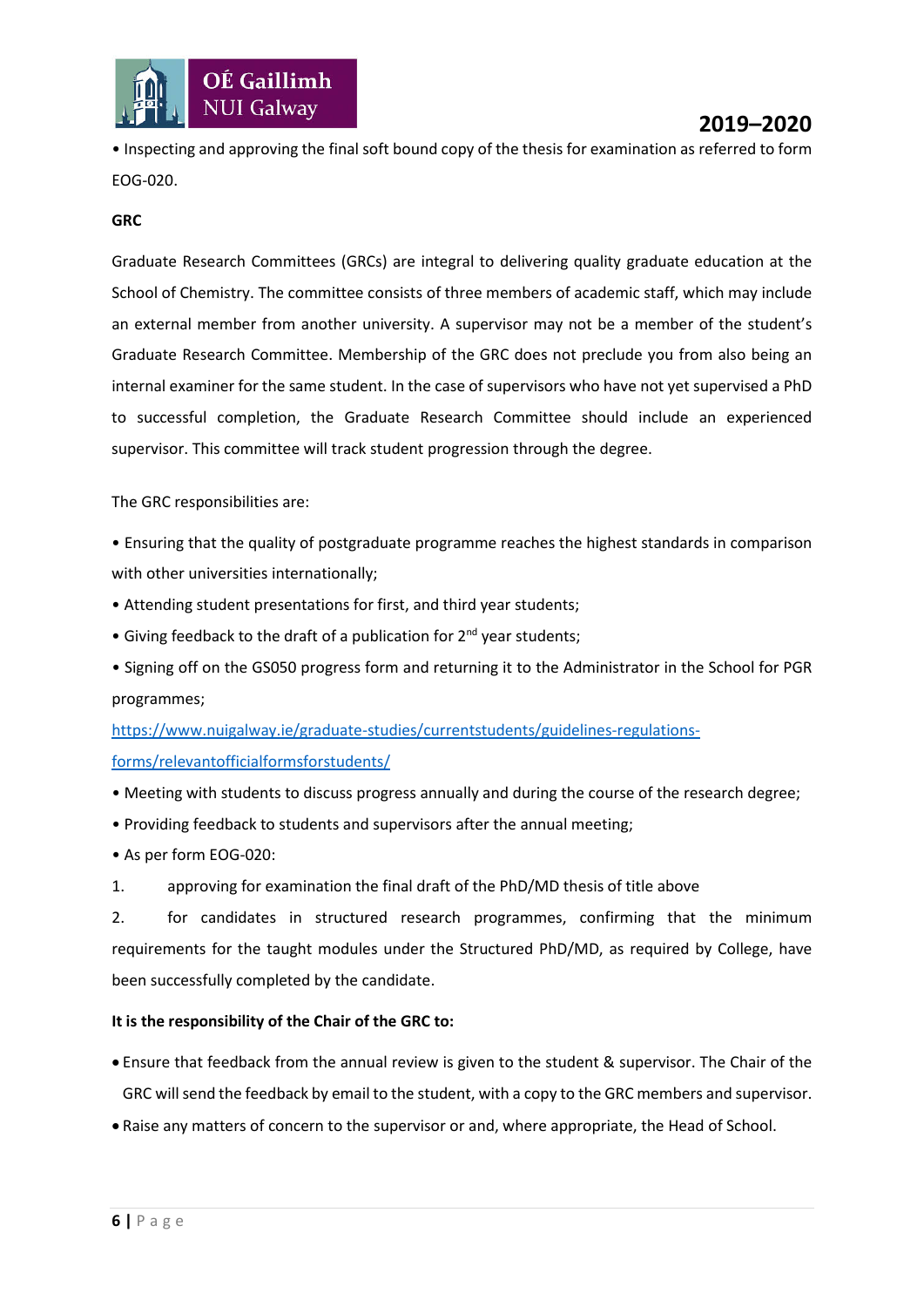

**Failure to do so will be communicated to the College of Science and could prevent the student from registering for the next year of study.**

#### **The Head of School is responsible for:**

- Appointment of the Graduate Research Committee members and Chair.
- Managing the allocation of space and resources throughout the School.

#### **The College of Science is responsible for:**

• Convening an examination board meeting that considers any recommendation made by the GRC, for each PhD student, from one year to the next.

**Referring to section 2.3 of the university guidelines: "…The Dean of Graduate Studies, acting with the Secretary for Academic Affairs and the Standing Committee of Academic Council, is responsible for the overall management of the operation of University postgraduate research programmes"**

#### <span id="page-6-0"></span>3. Module Registration

Each year students are requested by the University to formally register online for their postgraduate programme [\(http://www.nuigalway.ie/reg/\)](http://www.nuigalway.ie/reg/reghelp_home.html/newstudentpostgrad/). In this process the student selects modules, in consultation with their supervisor. Only modules which students are confident that they will complete for credit i.e. ECTS in the academic year should be chosen. The research component in the appropriate discipline, CH650 for chemistry, accounts for the remaining credits, bringing the total credits up to 90 ECTS.

The typical steps in the registration process are as follows:

- Discuss choices of modules with supervisor;

- Go to Registration web page & log in and work through the menu on left;

- Choose the most appropriate modules and only include modules that will be completed in the current academic year;

- Add research component to bring credits up to 90 ECTS for academic year. i.e. if 3 modules each 5 ECTS are chosen, the research component of 75 credits needs to be selected (RM075 + CH650 Chemistry + other modules to value of 15 ECTS").

In principle, students can elect to take PG modules from across the College of Science. If they wish to take any undergraduate modules, then this has to be approved by the Graduate Studies committee of the College of Science. The criteria for acceptance are that (i) the module will assist the student's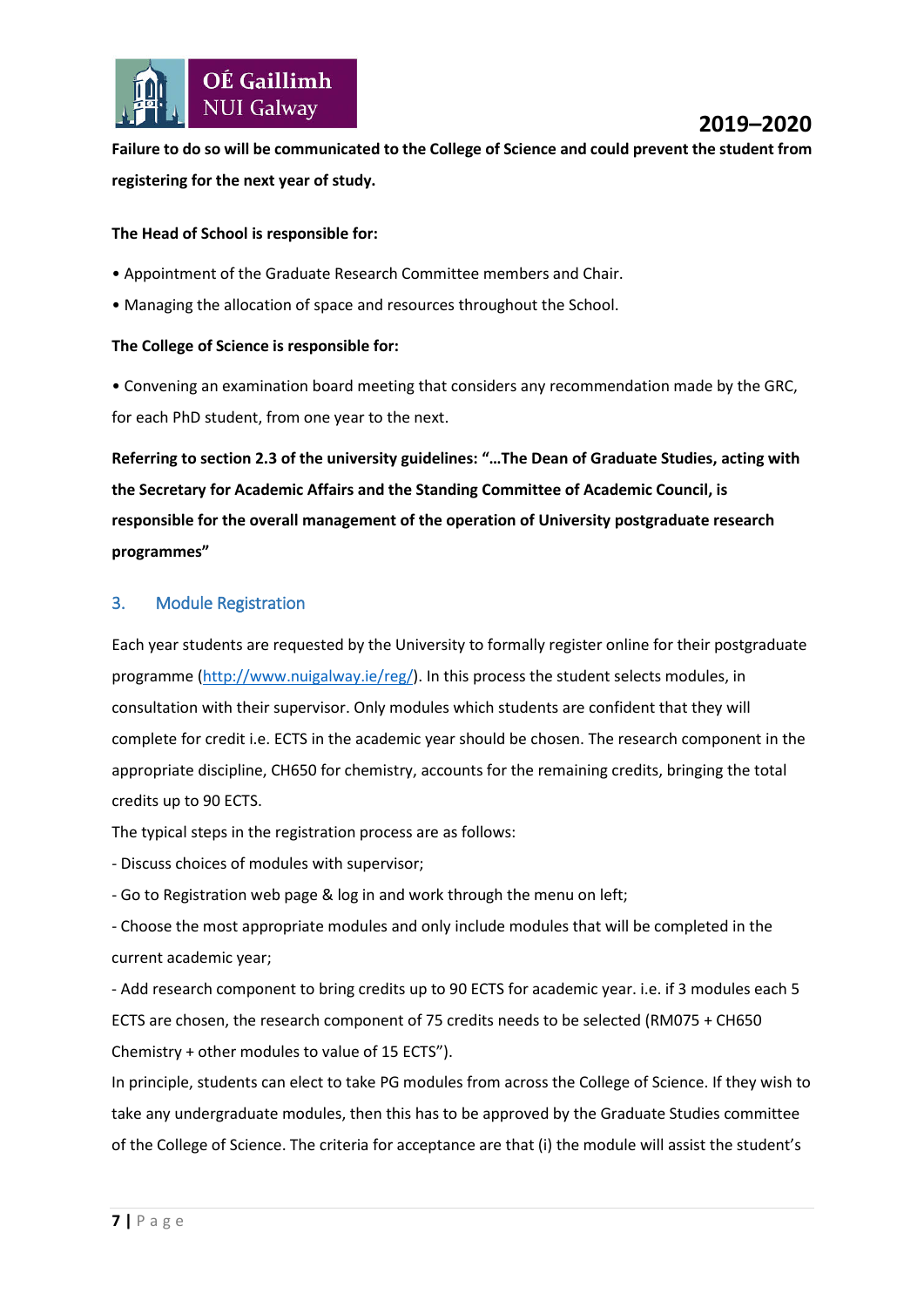research, (ii) the student has not taken a similar module previously and (iii) the Supervisor and Module Owners agree to the student taking the module.

Postgraduate students typically join the School in September and shortly after starting they will have a School induction, at which the Postgraduate Programme as well as other aspects of the School, such as Health and Safety considerations, will be explained in some detail. A tour of all the labs in the School will be organised by *An Cumann Ceimice*, the Chemistry Society, who will also organise a social function to coincide with the induction to which all postgraduate students and supervisors are invited.

#### <span id="page-7-0"></span>4. Research and Structured MSc in Chemistry

The Structured Master in the School of Chemistry contains taught modules (30 credits) in addition to the research component (60 credits) and runs from September to August. The taught modules are scheduled for the first three months (with two exam papers at the beginning of December), while from January to August the student works full-time on their research project. The taught modules comprise two mandatory core modules of 25 ECTS (**CH5102** and **CH5103**) and a 5 ECTS elective module.

|                                                                                | <b>ECTS</b> | Code         | Responsible  |  |
|--------------------------------------------------------------------------------|-------------|--------------|--------------|--|
| <b>Core Modules</b>                                                            |             |              |              |  |
| <b>Chemical Research and Problem Solving</b>                                   | 10          | CH5103       | Andrea E.    |  |
| Techniques and Skills for Chemistry Research                                   | 15          | CH5102       | Pau F.       |  |
| <b>Elective Modules in Chemistry</b>                                           |             |              |              |  |
| Carbohydrate Chemistry                                                         | 5           | <b>CH503</b> | Paul M.      |  |
| <b>Combustion Chemistry and Kinetics</b>                                       | 5           | <b>CH507</b> | Henry C.     |  |
| Problem Solving in Chemistry                                                   | 5           | <b>CH509</b> | Patrick O.L. |  |
| Process in Pharmaceutical Industry                                             | 5           | <b>CH510</b> | Eddie M.     |  |
| <b>Elective GS modules</b>                                                     |             |              |              |  |
| https://www.nuigalway.ie/graduate-studies/currentstudents/gsmodules/gsmodules/ |             |              |              |  |

The student submits a soft-bound copy of their thesis before the end of August to the Exams Office (see<http://www.nuigalway.ie/exams/thesissubmission/> for the deadline). The thesis is evaluated by an external and an internal examiner who is not the supervisor. Usually there is no *viva*. Reference 8.4 of the university guidelines: "If a *viva* is required (either because it is normal practice in a particular discipline area, or because it is requested specifically by the examiners) it is organised like the oral examination for a PhD degree (see Section 6.4), but normally would be significantly shorter." MSc students will be provided with a separate MSc booklet at the start of term outlining information on the timetable, deadlines, written exams, continuous assessment and assignment and module assessment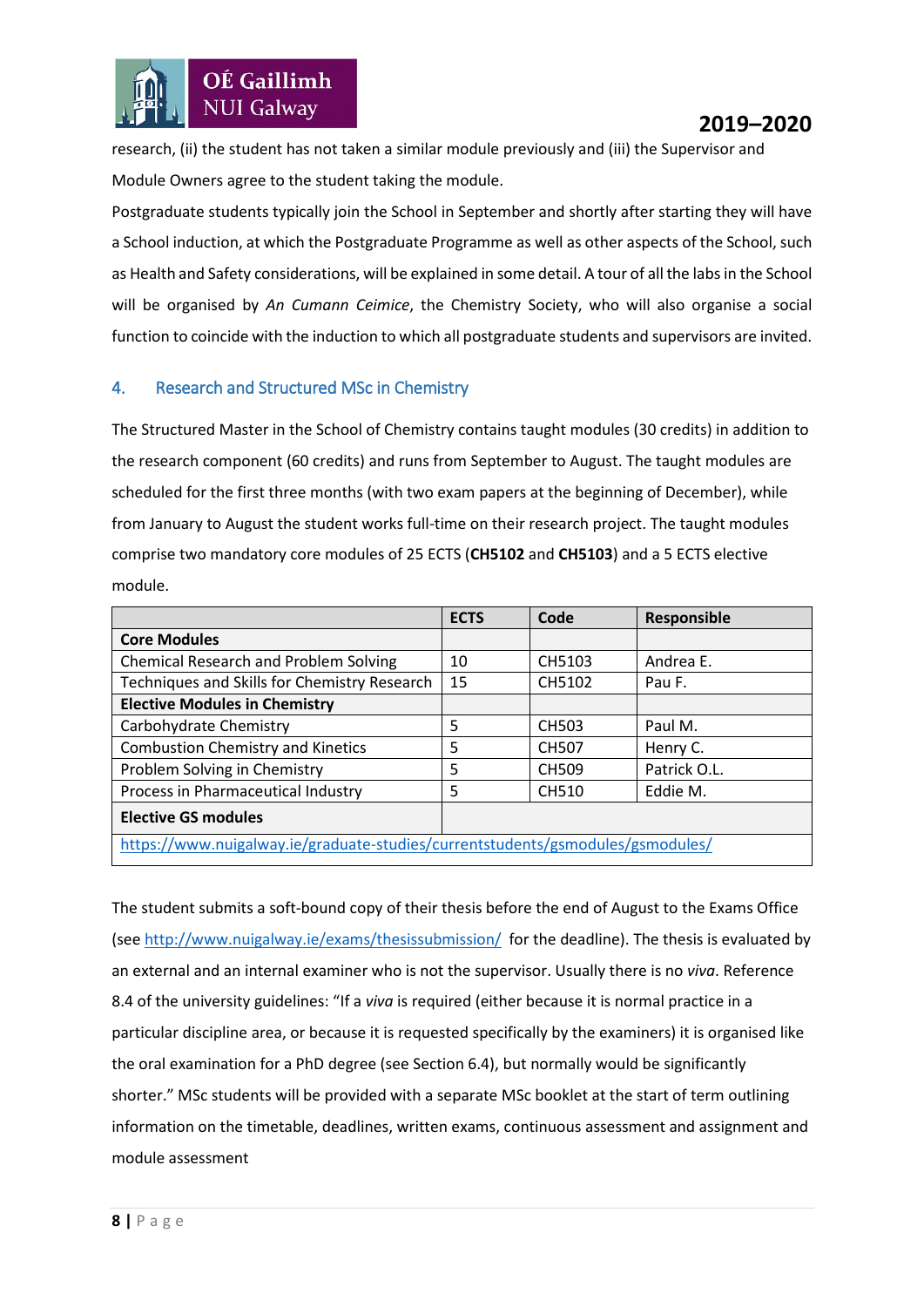

For the Research Master the student will only perform research work in the laboratory and the thesis will be assessed by both external and internal examiners. See the link below for more information:

## http://www.nuigalway.ie/media/graduatestudies/files/university\_guidelines\_for\_research\_degree [programmes.pdf](http://www.nuigalway.ie/media/graduatestudies/files/university_guidelines_for_research_degree_programmes.pdf)

And refer to section 8.3 of the university guidelines. For transfer between Research Master and PhD Degree (Section 5.8.4): Based on the Yearly Progress Report (see Section 5.8.3 above), your GRC may recommend to the College that you transfer from a research Master's Degree to a PhD. A recommendation from the GRC is required before the College can consider a transfer application by any student.

## <span id="page-8-0"></span>5. Structured PhD in Chemistry (1SPS1-CH650)

In addition to the research component, graduate students will be required to successfully complete a minimum number of approved modules consisting of 30 ECTS over the course of the PG studies. Students participating in the structured PhD programme in the School of Chemistry at NUI Galway will take two core modules in Teaching and Learning (**GS506**) and Graduate Research Skills (**CH506**) as outlined below. They should register for GS506 only once (preferably for third year) and should preferably take CH506 in their first year. Students are free to choose four elective modules, based on generic / transferrable skills or in discipline-specific courses in consultation with their supervisor.

A summary of the modules for the structured PhD in Chemistry is given as follows and we highly recommend to select **the two following modules:**

- **GS526** Oral/Poster communication, 5 ECTS in years 1-3 of your PhD
- GS515 Research Paper Publication, 5 ECTS

|                                                                                | <b>ECTS</b> | Code         | Responsible  |  |  |  |
|--------------------------------------------------------------------------------|-------------|--------------|--------------|--|--|--|
| <b>Core Modules</b>                                                            |             |              |              |  |  |  |
| <b>Teaching and Learning</b>                                                   | 5           | GS506        | <b>CELT</b>  |  |  |  |
| Core Skills for Chemistry Research                                             | 5           | <b>CH506</b> | Pau F.       |  |  |  |
| <b>Elective Modules in Chemistry</b>                                           |             |              |              |  |  |  |
| Carbohydrate Chemistry                                                         | 5           | <b>CH503</b> | Paul M.      |  |  |  |
| <b>Combustion Chemistry and Kinetics</b>                                       | 5           | <b>CH507</b> | Henry C.     |  |  |  |
| Problem Solving in Chemistry                                                   | 5           | <b>CH509</b> | Patrick O.L. |  |  |  |
| Process in Pharmaceutical Industry                                             | 5           | <b>CH510</b> | Eddie M.     |  |  |  |
| <b>Elective GS modules</b>                                                     |             |              |              |  |  |  |
| https://www.nuigalway.ie/graduate-studies/currentstudents/gsmodules/gsmodules/ |             |              |              |  |  |  |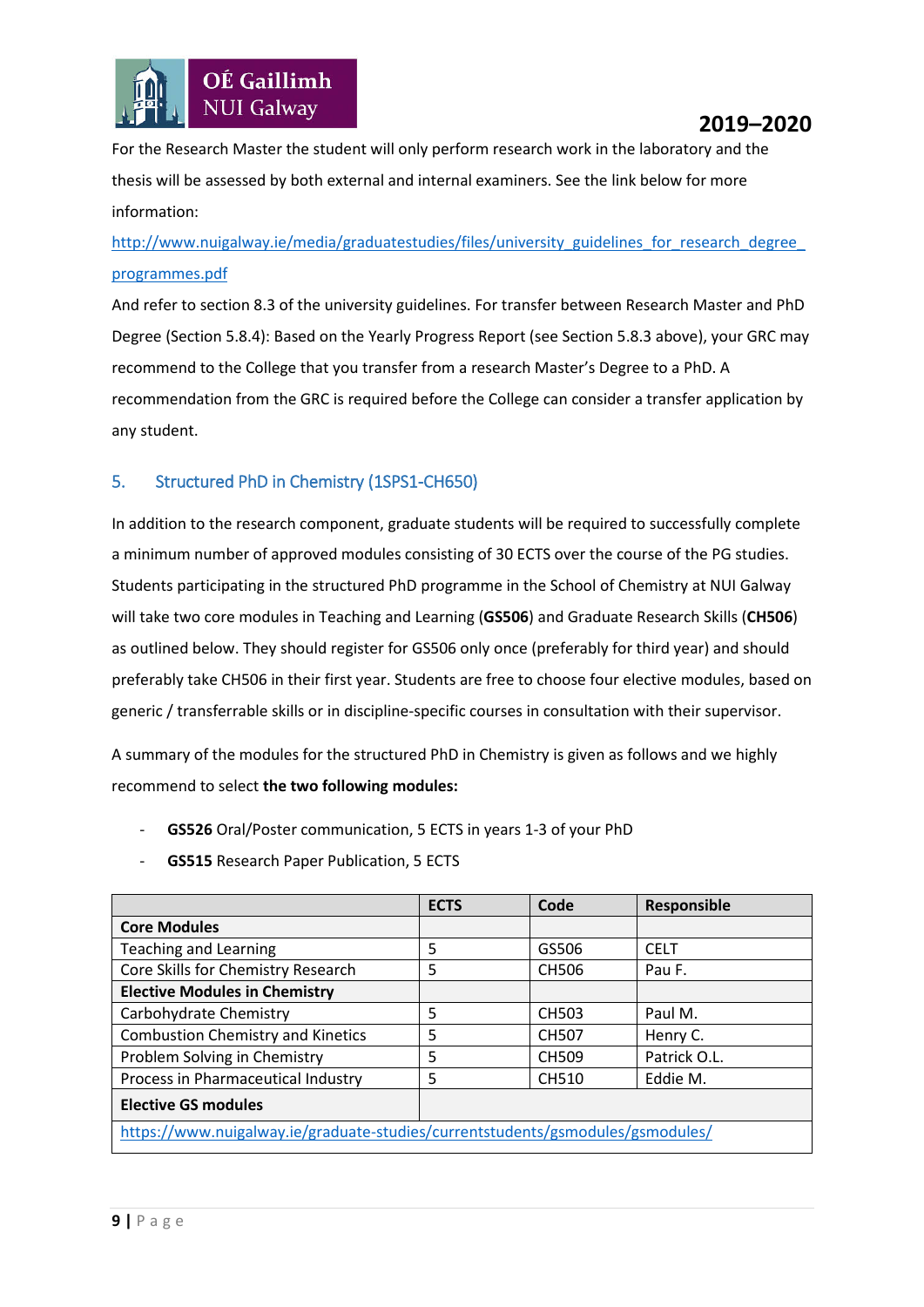

## <span id="page-9-0"></span>6. Progress of the PG in chemistry

Each academic year, the progression of the PG will have to follow the workflow below:



Along with the yearly interviews and forms, students will need to comply with the following:

- Year 1 (end of April): A short presentation of 10 min plus 5 min of questions will be given to the school of chemistry.
- Year 2: (mid-April): the PGR will write a draft of a publication (minimum 4 pages) and send it to the chair of the GRC before 15<sup>th</sup> April. This draft publication will be reviewed by the GRC member of the section (inorganic, organic or physical).
- Year 3: (mid-January): a presentation will be given (15 min+5 min of question) to the school of chemistry during the Chemistry Research Day with a slide detailing the action plan towards completion of the PhD.
- Year 4: we recommend one participation at a conference outside the island of Ireland and one publication as first author accepted in a journal with IF > 1 before submission of your thesis and approval by the GRC member.

Meetings could be organized between GRC members and supervisors in May to discuss progress/issues for each of their PGRs.

**Exceptionally, the programme can be extended for normally no more than a 5th year after meeting of both the student and the supervisor with the GRC for justification. Candidates whose theses**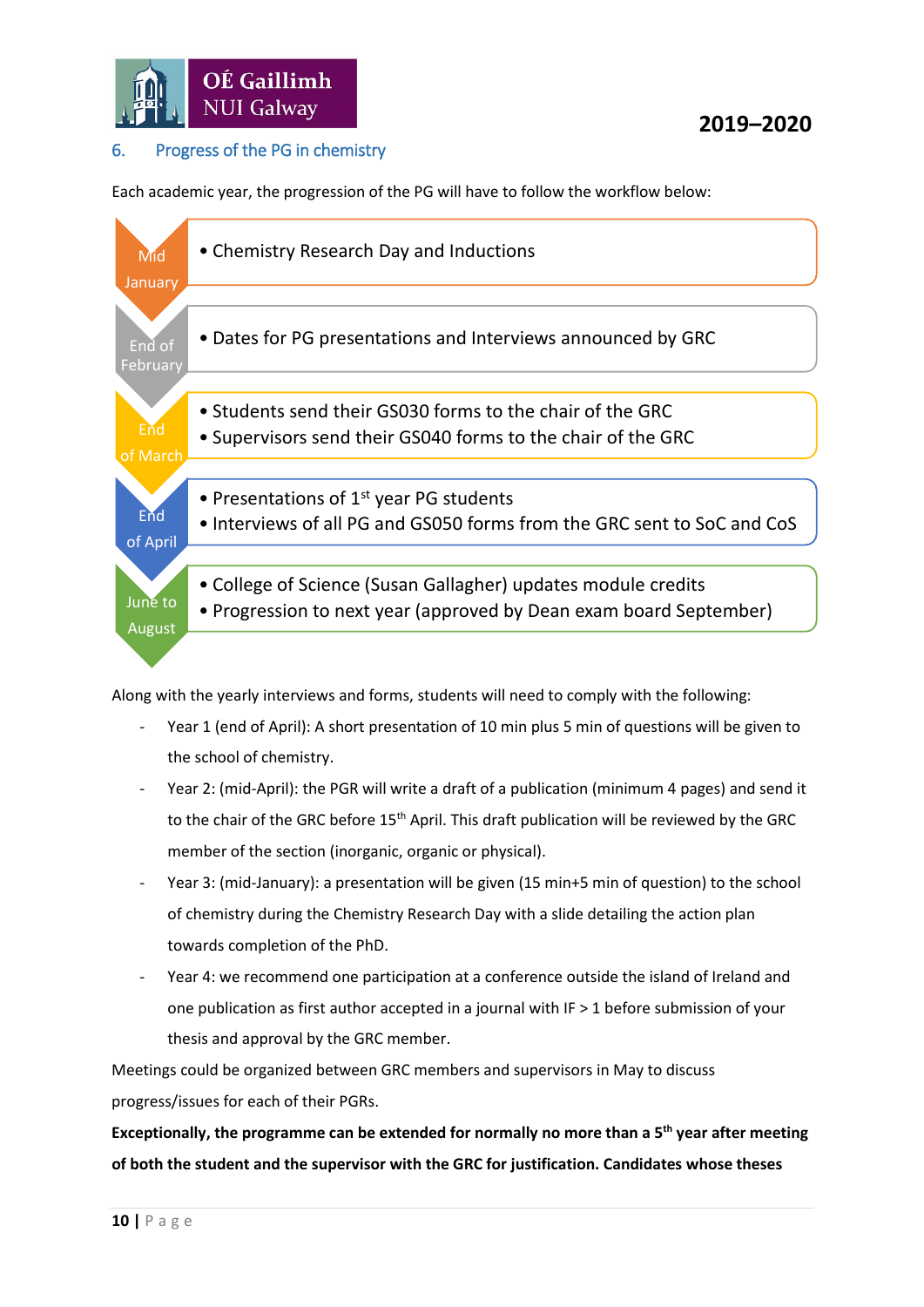

**have not been approved for examination within the due period from the date of registration must re-apply to the relevant College setting out justification for the requested extension of the allowed time period.**

The pass level in Chemistry modules will generally be a 40% in line with University marks and standards.

## <span id="page-10-0"></span>7. Procedure in the case of concern about PGR progress

If the GRC has significant concerns about the progress of a student, going beyond the usual level of recommendations and feedback, then it should adhere to the following procedure:

1. As referred in 5.8.3 of the university guidelines: "Research students past their time limit (i.e. after 4 years for a full-time PhD, 6 year part-time PhD, after 2 years for full-time Masters and 3 years parttime Research Masters students) should meet more frequently with their GRC e.g. quarterly. The completion plan is to be the focus of GRC meetings in the final year and any years over the time limit. The GRC will indicate "Continue but further review necessary " in the GS050 form sent to the CoS. It will also draw up a list of actions and a plan for implementation, including a date for an extra GRC meeting to review progress.

2. The chair of the GRC will send the action plan to the other members of the GRC, the student's supervisor and the Head of School during the month following the yearly annual meeting.

3. The chair of the GRC will convene a meeting with the student and the GRC to re-review progress.

4. The chair informs the student's supervisor, the School administrator, and the Head of School if the action plan has been satisfied.

6. If problems persist, the chair of the GRC will arrange a meeting with the GRC, HoS and supervisor to discuss further actions.

#### <span id="page-10-1"></span>8. Submission of the thesis

PhD theses can be submitted in monograph or article-based formats. Recommendations are made in section 6.2.3 of the university guidelines for the format and also herein:

[https://www.nuigalway.ie/media/graduatestudies/files/writingascientificstylethesis/Writing-a-](https://www.nuigalway.ie/media/graduatestudies/files/writingascientificstylethesis/Writing-a-Scientific-Thesis.pdf)[Scientific-Thesis.pdf](https://www.nuigalway.ie/media/graduatestudies/files/writingascientificstylethesis/Writing-a-Scientific-Thesis.pdf)

For a PhD written in an article-based format, the University regulations state in section 6.2.6:

"In this (article based) format, a number of research articles written by the student while registered

for the PhD, either published or accepted for publication, are presented with an introductory

chapter, explanation of the research question, relevant literature and methodology and a concluding chapter."

The School of Chemistry requires:

• Three peer-reviewed research articles, published or accepted for publication.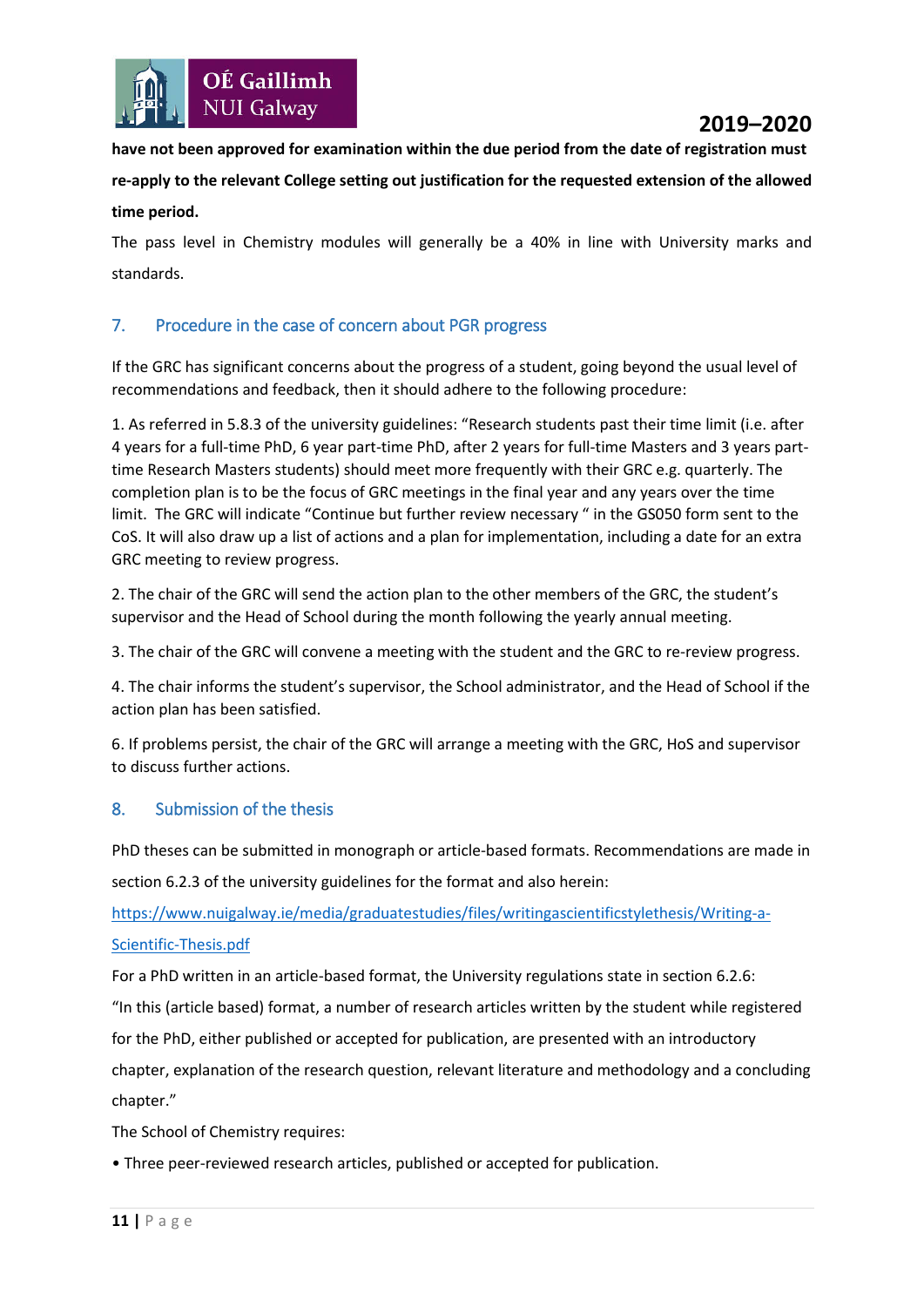

• The student must have made a major contribution to the work described in each article and the writing of the article. This contribution must be clearly described in the thesis document.

• The articles presented in the thesis must be supported by a comprehensive introduction, methodology, and conclusion.

Students who do not satisfy these requirements can submit their thesis in the usual monograph style.

When submitting a soft bound thesis for examination, the thesis must be approved for examination according to the University Guidelines.

- An EOG 020 form should be presented with the thesis when seeking approval for examination.
- An EOG051 form will be submitted together with the hard-bound PhD/MD thesis to the library.

[https://www.nuigalway.ie/graduate-studies/currentstudents/guidelines-regulations](https://www.nuigalway.ie/graduate-studies/currentstudents/guidelines-regulations-forms/relevantofficialformsforstudents/)[forms/relevantofficialformsforstudents/](https://www.nuigalway.ie/graduate-studies/currentstudents/guidelines-regulations-forms/relevantofficialformsforstudents/)

## <span id="page-11-0"></span>9. Viva voce and award of the MSc or PhD in Chemistry

The University requires a *Viva Voce* examination (See section 6.4 of the guidelines) to be carried out for all students undertaking the PhD degree. This oral examination follows an examination of the soft bound thesis by the external and internal examiners that will be chosen following the university guidelines section 6.3.2 Approval of Examiners. The examiners are approved by the GRC, Head of School, Dean of College and exceptionally Academic Standing committee.

External examiners: " should normally be appointed from outside the Republic of Ireland. Because of the University's alliance with the University of Limerick the external examiner shall not be drawn from the University of Limerick, except with the approval of Standing Committee, under clearly defined and exceptional circumstances, where the expertise required cannot readily be found elsewhere …"

Internal Examiners: "…As a general principle, neither Emeritus nor Adjunct Professors should act as an internal examiner. However, it was agreed that a College could make a recommendation to the Standing Committee for exceptions to the principle on a case by case basis, such a recommendation to be made in good time so that the Standing Committee would be in a position to give the recommendation"

#### <https://www.nuigalway.ie/exams/staff-invigliators-external/external-examiners/>

Following section 6.3.4 and 6.3.5: "A chair of the *viva* must be nominated, and approved by the College, for each PhD examination and must be present at the *viva*. The chair will normally be the